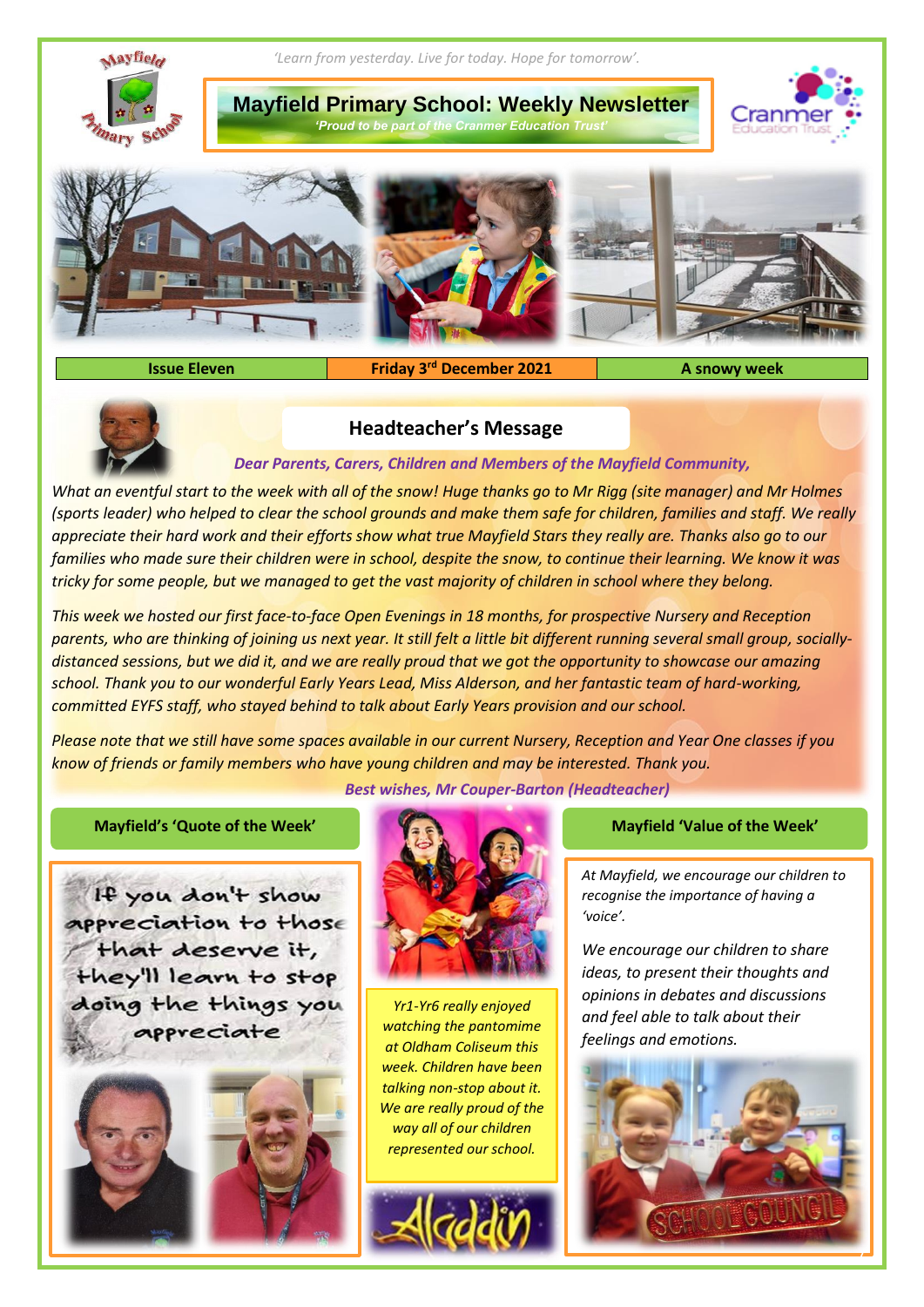| <b>Mayfield children made a great impression!</b>                                                                                                                                                                   |                       | <b>House Team Winners of the Week</b> |  |  |
|---------------------------------------------------------------------------------------------------------------------------------------------------------------------------------------------------------------------|-----------------------|---------------------------------------|--|--|
| We were delighted this week that cast members from Aladdin, at the Oldham<br>Coliseum, thanked our wonderful children after the pantomime this week. We<br>are so proud of our children!                            | $1st$ place           | <b>Kingston Reds</b>                  |  |  |
| Mayfield Primary School Retweeted<br>Shorelle Hepkin & @Shorelle Hepkin · 1 Dec<br><br>Replying to @MayfieldOldham and @OldhamColiseum<br>We loved having you! Thank you so much for coming. Merry Christmas to all | $2nd$ place           | <b>Vulcan Yellows</b>                 |  |  |
| XX<br><b>Mayfield Primary School Retweeted</b>                                                                                                                                                                      | 3rd place             | <b>Waverley Blues</b>                 |  |  |
| Sam Glen @samglen · 30 Nov<br>Replying to @MayfieldOldham and @OldhamColiseum<br>You were a dream audience. Merry Christmas and thank you so much for<br>coming!                                                    | 4 <sup>th</sup> place | <b>Granite Greens</b>                 |  |  |
| <b>Attendance and Punctuality (from last week)</b><br><b>Mayfield 'Superstars of the Week'</b>                                                                                                                      |                       |                                       |  |  |

A *been chosen for amazing learning, their excellent Congratulations to the following children, who have behaviour, super attitude or a special achievement.*

*Nursery HB: Evelyn Hill and Brodie Ogden* 

*Reception GE: Avaya Edwards and Samantha Ajiwe*

*Reception LA: Aaron Walker and Jacob O'Neill Loynes*

*Yr1SC: Charlie Hill and Florence Jakeman*

*Yr1PS: Jessica Esperanca and Jake Kershaw*

*Yr2RL: Kiera- Leigh Parsons and Zackary Lawton*

*Yr3DT: Kaitlyn Jinman and Riley Ager*

*Yr4JS: Amari Brown and Maize Blake*

*Yr5HS: Amber Garforth and Ben Lowe*

*Yr5/6ET: Archie Deveney and Moize Dadrani*

*Yr6HD: Noah Pomfrey-Donkersley, Elexa Garner and Imogen*

|                     | <b>Attendance</b> | <b>Punctuality</b> | 97% and above                              |
|---------------------|-------------------|--------------------|--------------------------------------------|
| <b>Overall</b>      | 94%               | 99%                | Excellent                                  |
| <b>Nursery HB</b>   | 90.9%             | 100%               |                                            |
| <b>Reception GE</b> | 97.3%             | 98.6%              | 95% to 97%<br><b>Heading in the right</b>  |
| <b>Reception LA</b> | 92%               | 97.6%              | direction but                              |
| Yr <sub>1</sub> SC  | 95.4%             | 96.9%              | <i>improvement</i>                         |
| Yr <sub>1</sub> PS  | 92.3%             | 99.6%              | needed                                     |
| Yr2RI               | 97.6%             | 99%                | 91% to 95%<br>Attendance is                |
| Yr3DT               | 95.5%             | 96.4%              | slipping: to be                            |
| Yr4JS               | 97.3%             | 98.2%              | closely monitored                          |
| Yr5HS               | 94%               | 100%               | 90% or below<br><b>Poor (High numbers)</b> |
| <b>Yr5/6ET</b>      | 91%               | 99.6%              | of children are                            |
| Yr <sub>6</sub> HD  | 90.5%             | 98.6%              | persistently absent)                       |

|                               | <b>PE award winners</b>           | <b>Team Spirit winners</b> |  |
|-------------------------------|-----------------------------------|----------------------------|--|
| <b>Nursery</b><br>H B         | Isla Jones                        | <b>Lottie Gregg</b>        |  |
| <b>Reception</b><br><b>GF</b> | <b>Kayden Ullah</b>               | <b>Miraim Costa</b>        |  |
| <b>Reception</b><br>1А        | <b>Oscar Lynch</b>                | <b>Harriet English</b>     |  |
| <b>Year 1SC</b>               | <b>Florence Jakeman</b>           | <b>Gracie Ager</b>         |  |
| <b>Year 1PS</b>               | Heidi Hopwood                     | Layla Smith                |  |
| <b>Year 2RL</b>               | <b>Ruby Burns</b>                 | <b>Brody Kershaw</b>       |  |
| Year 3DT                      | <b>Eliza Siddall</b>              | <b>Eliott Royal</b>        |  |
| <b>Year 4JS</b>               | Olivia Mayemba                    | <b>Leon Robinson</b>       |  |
| <b>Year 5HS</b>               | <b>Finley Capper</b>              | Lacie-Paige Ogden          |  |
| Year<br>5/6ET                 | <b>Thomas Irving</b>              | <b>Eva Mason</b>           |  |
| <b>Year 6HD</b>               | Minnie Jeffreys<br><b>McGuirk</b> | <b>Rhys Withington</b>     |  |
| <b>Overall</b><br>winner      | <b>Maisy Lester</b>               |                            |  |